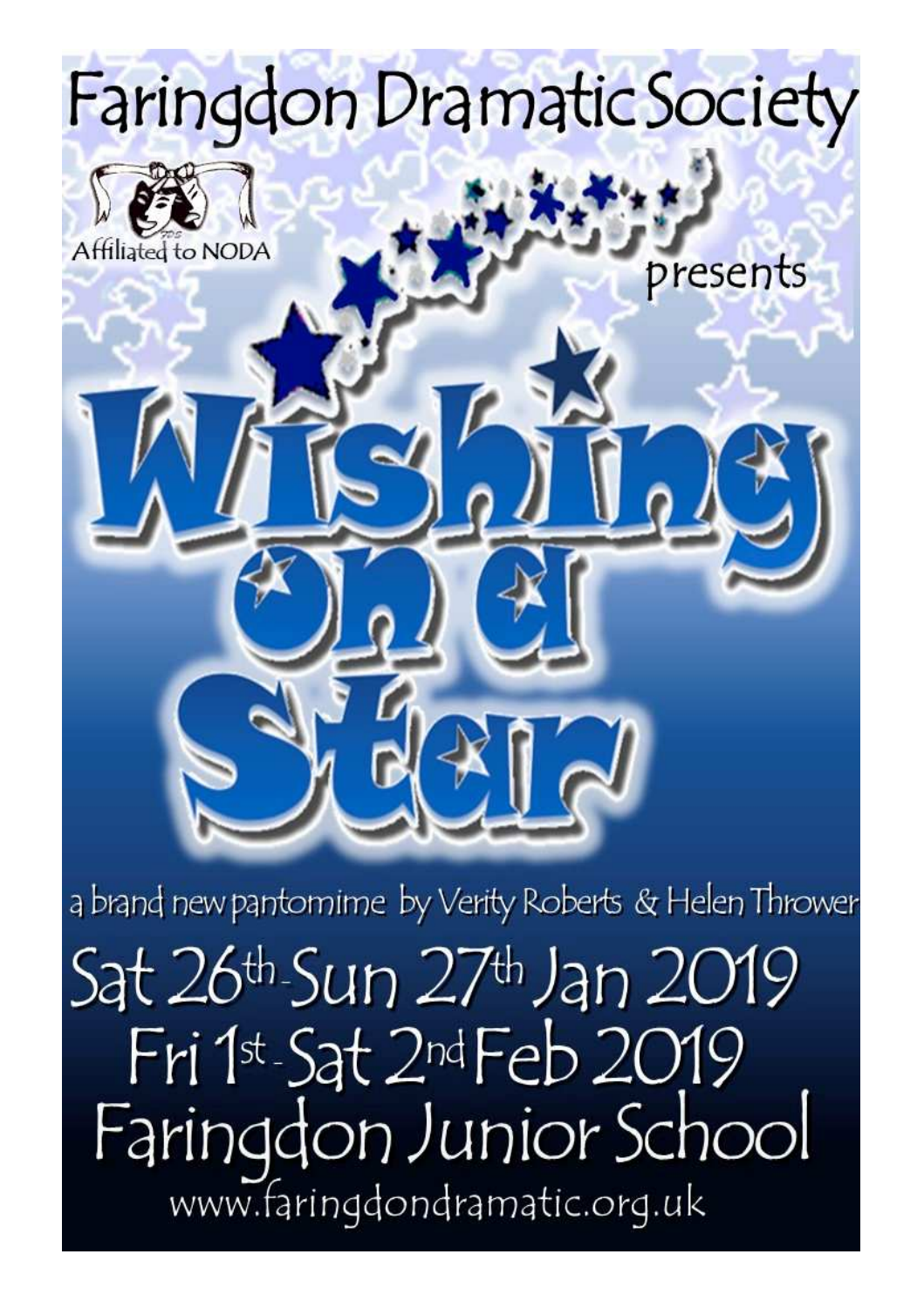# Wishing on a Star

# A Pantomime by Helen Thrower and Verity Roberts

In the ancient Kingdom of Durocornovium, a star falls to earth once in a hundred years to take her rightful place on the throne. But this time things are a little different. This time the Star has not fallen in quite the right place and everyone wants to find her.

Kristian wants the Star to take back to his one true love. The Princes want the Star so that they can remain in power, and the Witches of Savernake want the Star to help them regain their youth and beauty. All must brave the dreaded dragon, a den of delinquents and a forest of thieves but who will get to her first? Will finding the Star make all their wishes come true? And will they all live happily ever after…?

#### $Art 1$

Prologue Scene 1 – the Town Square Scene 2 – Merleberg Castle Scene 3 – the Witches' Lair Scene 4 – River Tamesis Scene 5 – the Dragon's Cave Scene 6 – the Witches' Lair Scene 7 – the Starving Crow

#### Act 2

Scene 1 - the Starving Crow Scene 2 – the Witches' Lair Scene 3 – On the road Scene 4 – Castle Savernake

There will be an interval of twenty minutes between acts, when refreshments will be available and (at evening performances) the raffle will be drawn.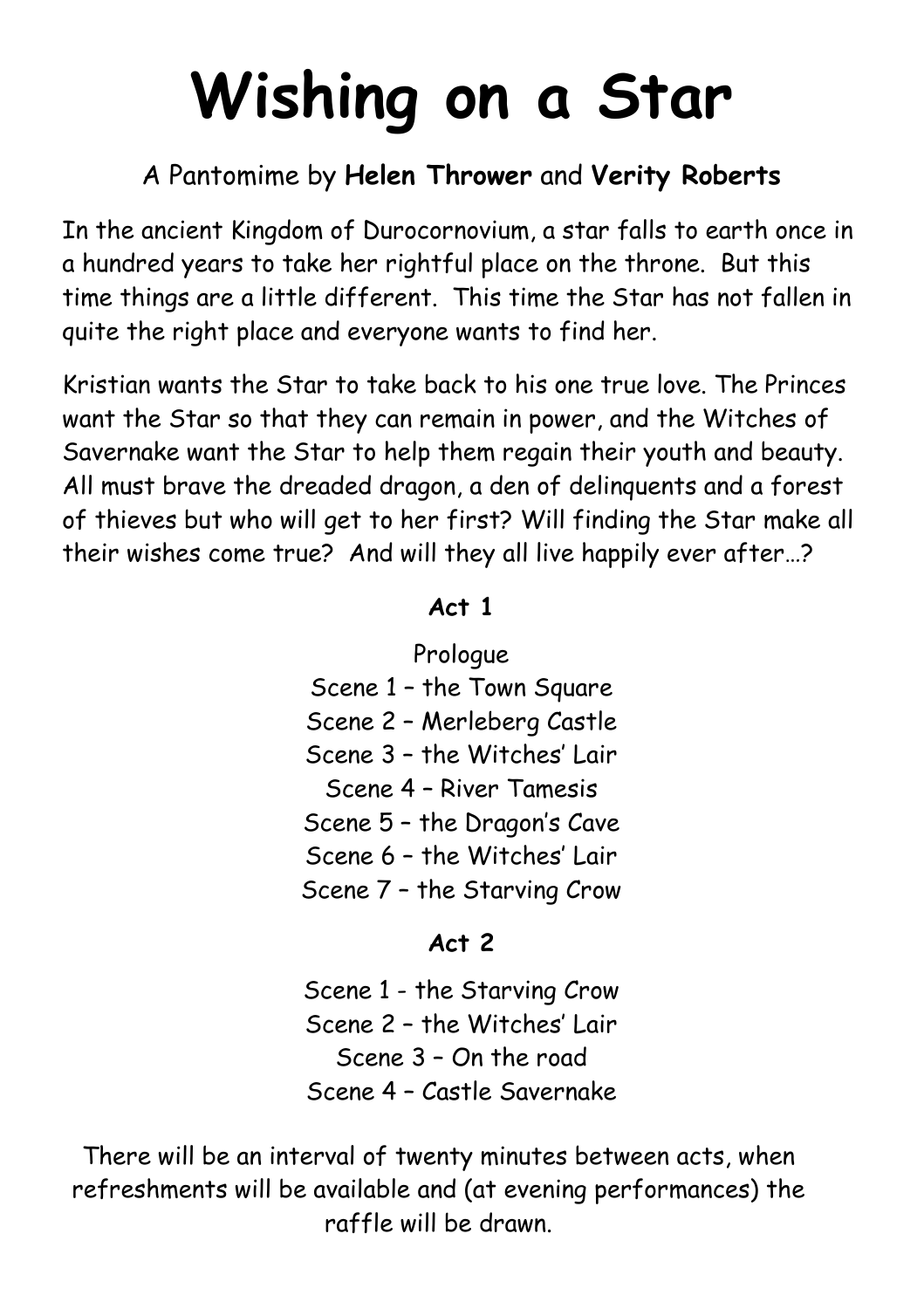## Cast:

| Kristian:          | <b>ABBY BENSON</b>  |
|--------------------|---------------------|
| Star:              | ANDREA BOND         |
| Dame Ariel Bucket: | <b>SARAH VARNOM</b> |

#### The Witches of Savernake:

| Griselda:  | <b>SCOOBY CARTER</b>    |
|------------|-------------------------|
| Esmerelda: | <b>MILLIE GREEN</b>     |
| Ifelda:    | <b>JANIE EYRE-BROOK</b> |

#### The Princes:

| Fitzroy: | <b>JACOB BAYLISS</b>  |
|----------|-----------------------|
| Odo:     | <b>ALISON MORRIS</b>  |
| Sigurd:  | <b>MATTHEW WARNER</b> |

Boatman/Innkeeper/ Dandy Highwayman: **DUNCAN SINCLAIR** Galaxy the Minstrel: JAYNE HOYLAND Scaringas: CAROLYN TAYLOR Louisa: MILLIE LONG Clara: KAYLEIGH BOOTH Isabella: KIA HOWARD King Goddard: RODDY BENSON Lord Uppham: GARY FIELD

Malarkey: BYRON POUND

Directed by Verity Roberts and Helen Thrower Musical Director: Martin Waymark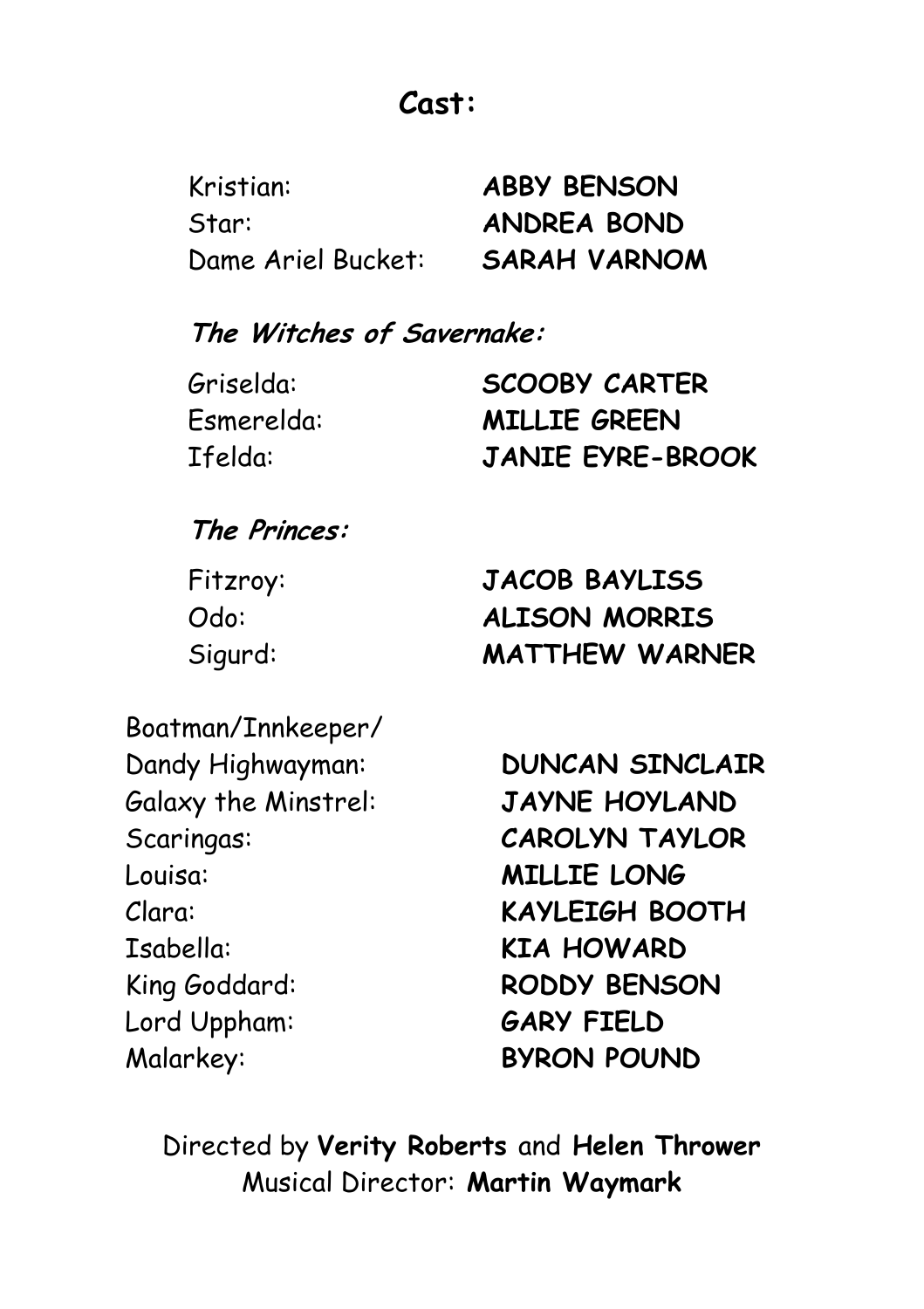#### Servants to the Princes:

Servant 1: James Colson Servant 2: Samantha Viner Servant 3: Tom Sutton

Customer 1: Skye Farquhar Customer 2: Maisie Brame Customer 3: Ruby Rixon Customer 4: Lauren Habgood

#### Highwaymen:

Isobelle Dawson Sam Tate Kayleigh Booth Simon Couzens Millie Long Debbie Lock Kia Howard



Imps :

Daniel Watson Pearl Hampshire Alfie Long Dexter Kent Cecily Roberts Griffynn Isaksen-Clarke



Orchestra:

Christopher Fletcher-Campbell (piano) Nick Morris (drums) Richard Lock (guitar) Martin Waymark (bass guitar)

#### Minstrels:

Jan Crowdson Jack Metcalf Carole Tappenden Julie Childs Lynne Puddifoot Finlay Farquhar Henry Marlow

## Sprites/Draglets:

Tabitha Green Hanna Miozga Iona Sucksmith Lilyana Isaksen-Clarke Romilly Tinson Willow Tate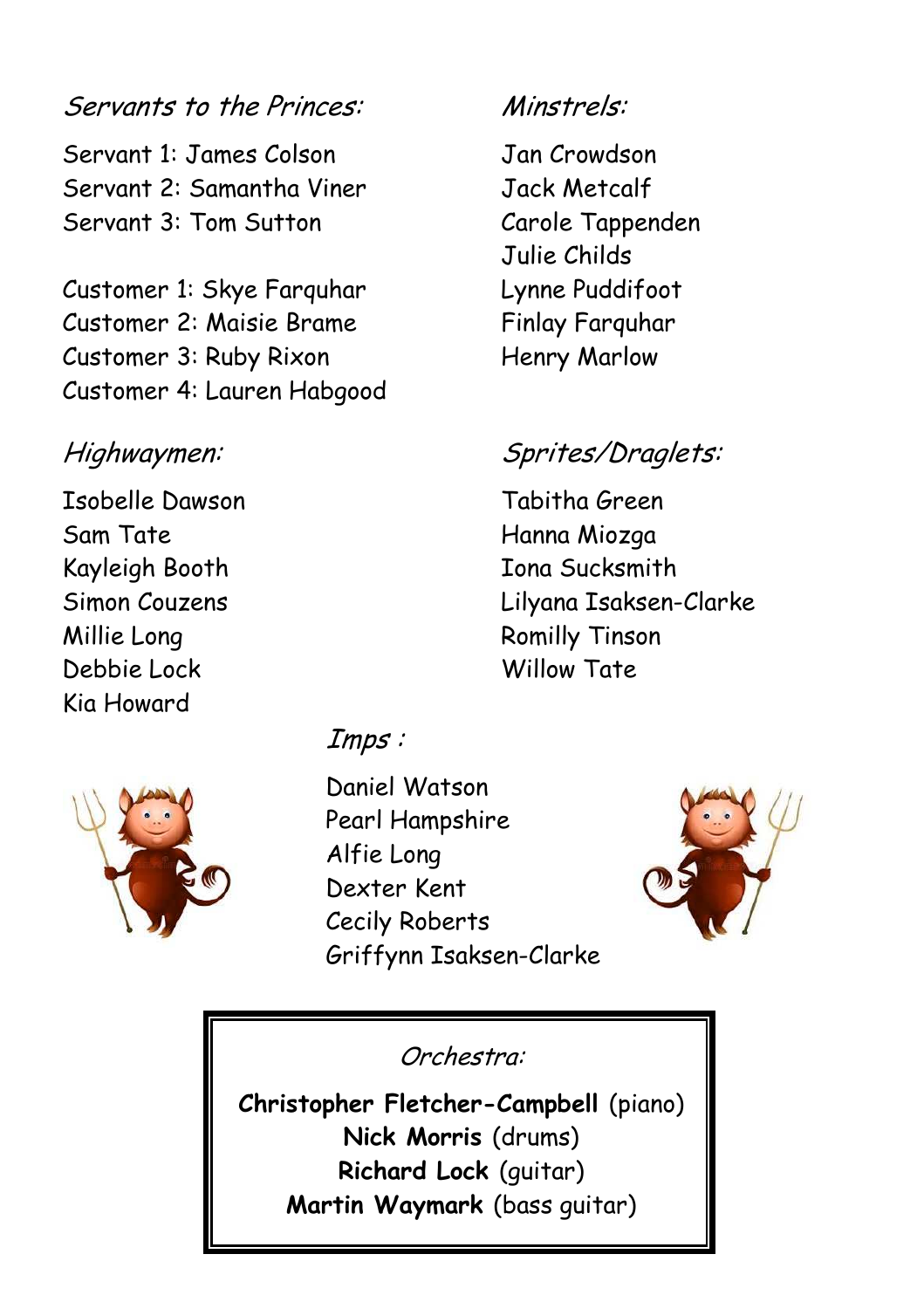# Production Team

| Producer                     | Debbie Lock                                                                                              |
|------------------------------|----------------------------------------------------------------------------------------------------------|
| Choreography                 | Andrea Bond                                                                                              |
| Stage manager                | <b>Jeff Barry</b>                                                                                        |
| <b>Backstage crew</b>        | Alan Merrick, Derek Crowdson, Jo Webster                                                                 |
| Props creation               | Jo Webster, Carole Tappenden, Jan<br>Crowdson                                                            |
| Continuity                   | Sandra Keen                                                                                              |
| Lighting design              | <b>Ian Chandler</b>                                                                                      |
| <b>Lights and Sound</b>      | Gary Bates, Steve Greening                                                                               |
| Set design                   | Jo Webster                                                                                               |
| Set build                    | Alan Merrick, Jeff Barry, Peter<br>Webster, Derek Crowdson                                               |
| Costume                      | Joan Lee, Lynda Bates, Helen Tate, Jan<br>Crowdson                                                       |
| Makeup co-ordinator          | Anna Marlow                                                                                              |
| Programmes                   | Dave Headey                                                                                              |
| Child co-ordinator           | Ian Lee                                                                                                  |
| Chaperone supervisor         | <b>Helen Tate</b>                                                                                        |
| Publicity                    | <b>Adrian Wells</b>                                                                                      |
| Web publicity / ticket sales | Ian Lee                                                                                                  |
| Front of house manager       | Sarah Couzens                                                                                            |
| Front of house               | Peter Webster, Dave Headey, Denise<br>Monk, Alan Taylor, Shela Rowan, Fiona<br>Merrick, Jeni Summerfield |

# Acknowledgements

We would like to thank:

- Faringdon Junior School for their cooperation,
- Faringdon United Church for rehearsal facilities,
- The Gifted Magpie for ticket sales,
- TESCO for donation of raffle prizes.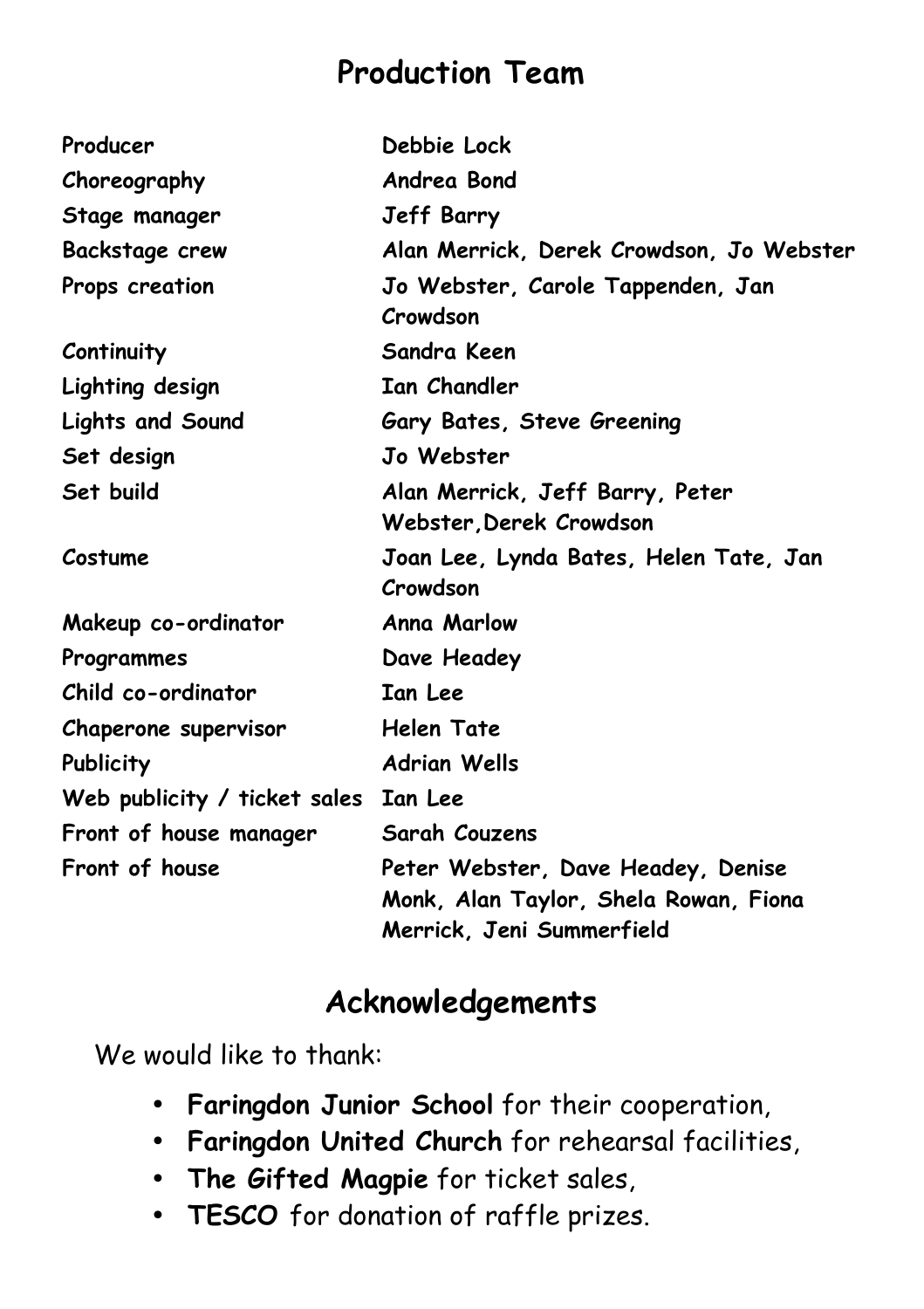# Profiles of some of the Cast

## Andrea Bond (Star)

Andrea is a Dance and PE teacher, who we last saw on stage as wicked Citronella in Happily Ever After (2016). Before that she was the heroine Gloria in The Snow Queen, Florence in Jack and the Beanstalk and the title role in Aladdin. In the past Andrea has taken on other principal roles such as Cinderella and the Sugar Plum Fairy and her highlight to date was representing her county in the Millennium Dome in 2000.





## Sarah Varnom (Dame)

Sarah is making a rare appearance in Panto. A year ago she won accolades for her role as Laurie Lee's mother in Cider with Rosie, but she has enjoyed all manner of roles from Wicked Witch to Lady Bracknell. In 2010 Sarah directed Heroes which was performed as part of a dinner/theatre experience and was a huge success, winning the NODA Flame Award that year.

## Abby Benson (Kristian)

Abby has appeared in countless pantomimes with FDS, including Dick Whittington (the title role, in 2011), Happily Ever After, Beauty and The Beast and Aladdin, and was also in the Community College production of Boogie Nights. She has just returned from two years as a family entertainer in hotels, so Wishing on a Star is something of a busman's holiday for her!





#### Duncan Sinclair (Boatman/Innkeeper/Highwayman)

This is Duncan's sixth appearance in a Faringdon panto, having taken various roles in Wantage and Cirencester over the years. You may remember him as ugly sister Hernia in Cinderella, the Ogre in Jack and the Beanstalk, Gaston Legroom in the Scarlet Pumpernickel or Dame Trott in Happily Ever After two years ago. And in Dick Whittington last year he was incompetent seaman Captain Cockleshell.

## Alison Morris (Prince Odo)

Alison lives in Witney and made her debut with FDS as Laurie Lee's sister Marge in Cider with Rosie (2017). For ten years Alison has been a member of two choirs, taking roles in sketches and musicals performed in the Summer with Witney Inter-Church Singers. She previously played Ratty in the St Mary's Church production of Wind in the Willows. This is her first go at Pantomime, and she's thoroughly enjoying it.

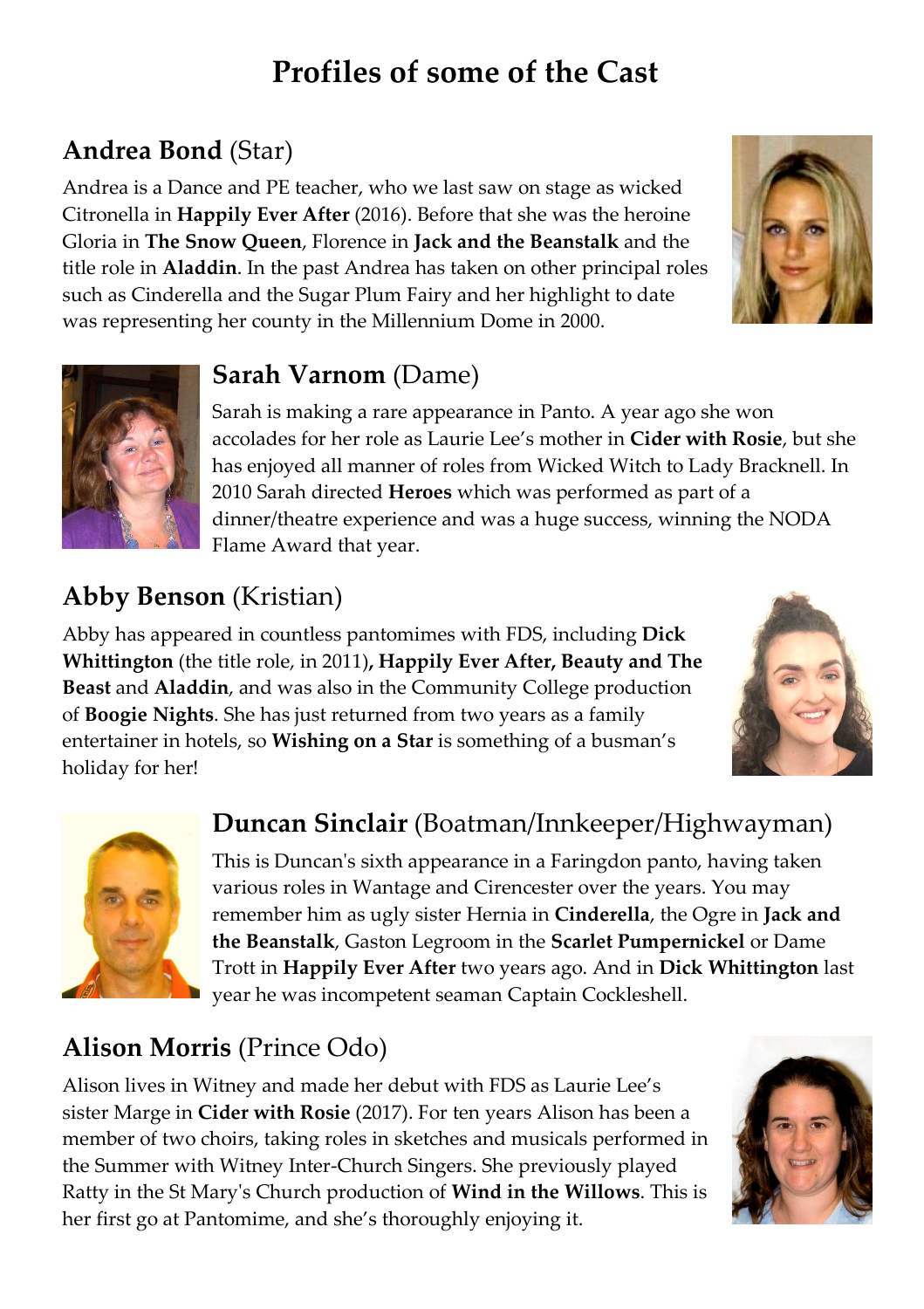

# Matthew Warner (Prince Sigurd)

As well as appearing in many FDS pantos, Matthew has taken part in school productions such as Boogie Nights and Annie (as newsman Bert Healy) and is a member of Musical Youth UK where his most recent role was in Les Miserables. He has also appeared at Theatre Royal, Drury Lane and in April 2014 joined the company in Miss Saigon.

## Jacob Bayliss (Prince Fitzroy)

We saw Jacob on stage last year playing the part of a new member of FDS in Faringdon Follies (basically, himself!). His debut actually came in 2017 when he stepped in at short notice to take a couple of small roles in Cider with Rosie, one of which entailed him being beaten to death! This is his first appearance in Panto and he feels on slightly safer ground, but is still keeping a wary eye out for those witches.





#### Janie Eyre-Brook (Ifelda)

Janie first appeared in an FDS production (Beside the Seaside) over forty years ago. Since then she has been a member of several different groups and appeared in a wide variety of productions including My Friend Miss Flint (2017), A Midsummer Night's Dream, Our Town and Present Laughter She has also appeared in the "background" of several films and even pressed her body against Pierce Brosnan in The World is not Enough (well, someone had to do it).

# Scooby Carter (Griselda)

This is Scooby's fourth panto appearance with FDS. Previously she has played Prince Charming (in Cinderella, 2012), Jack (of The Beanstalk) in 2013 and the evil Morgan Le Fay in this year's panto Arthur's Adventure. The last time we saw her on stage though was in the hilarious comedy My Friend Miss Flint as the infamous Lucy. Scooby has had a few years away whilst starting a family but she is delighted to be back.





## Millie Green (Esmerelda)

"Oh, go on Mum, audition for one of the witches!" Millie had only come to the casting with her daughter Tabitha (one of the sprites) but was surprised to say the least when she ended up with a leading role. She has been a member of Bishopstone Dramatic Society for some years and has a degree in psychodrama, which is not as far removed from pantomime as you might think.